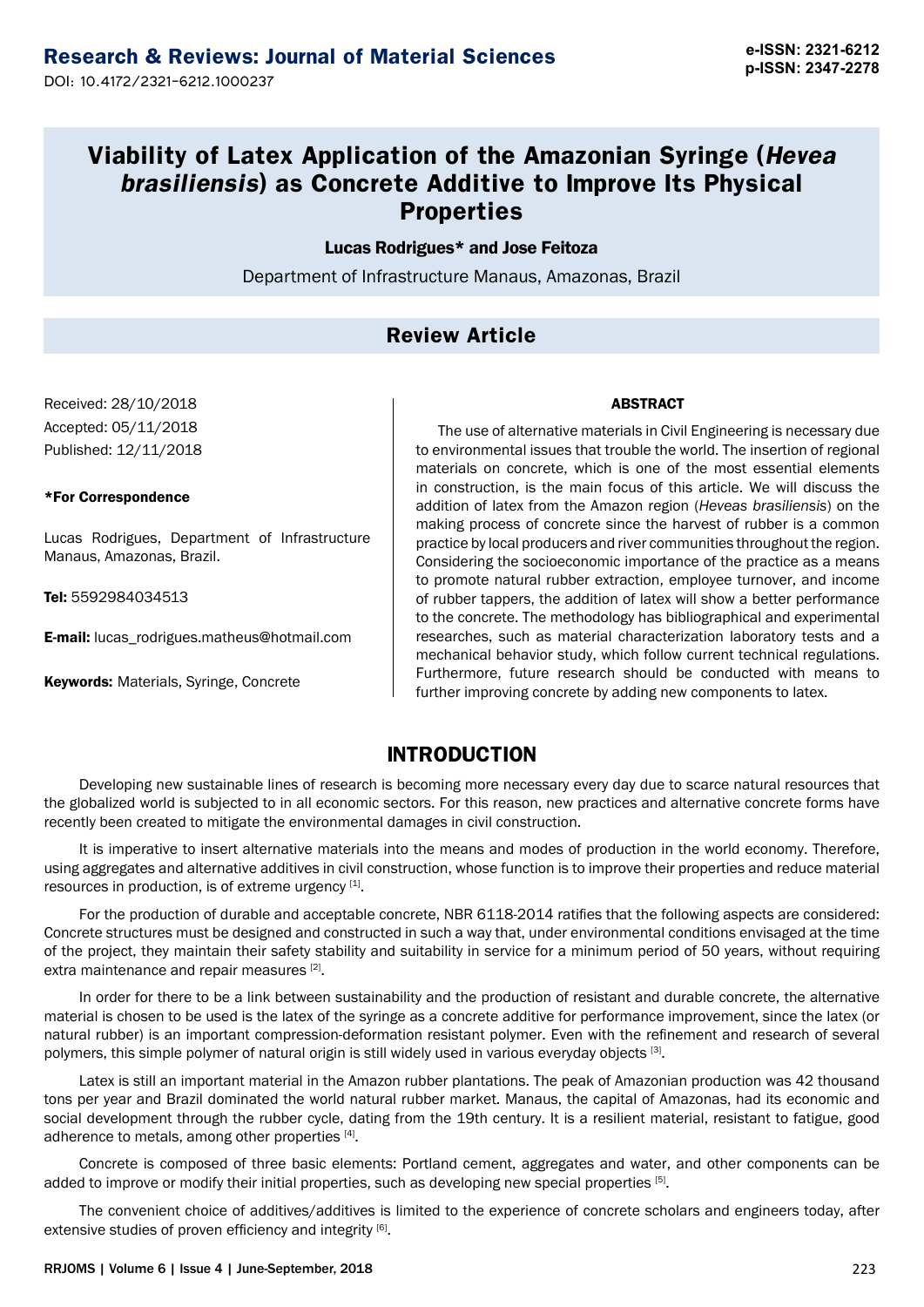# **Research & Reviews: Journal of Material Sciences**

DOI: 10.4172/2321-6212.1000237

The use of additions comes from the period of 1500 BC, in Greece, adopting a material of volcanic origin. This statement evidences the use of mineral additives in construction prior to the invention of concrete. Other additives were later adopted, as in Germany, which used these materials by adopting volcanic tufts [7].

However, the search for additions for use in the production of mortar and concrete was not restricted only to materials of volcanic origin. Materials such as calcined clay were subsequently used in other regions. Currently, due to economic, ecological and technical factors, it tends to increase the consumption of mineral additions in concrete [7].

Civil construction is one of the sectors that cause greater environmental impact, due to the high consumption of raw materials [7]. Civil construction consumes between 14% and 50% of the natural resources that are extracted from the planet. However, the use of waste as a raw material in construction can reduce the number of natural resources extracted from the environment [8].

It is important, therefore, that there exists a search for alternative materials that can be added to the confection of concrete. The latex extracted from the syringe is a regional ecological material and contributes to the local economy. It is a polymer that, when added to mortar and building coatings, increases bonding to the substrate, and provides impermeability and elasticity  $[9]$ .

The present work, then, evidences the feasibility of the application of the latex extracted from the syringe, based on the rubber extraction practiced in the Amazon region for more than two centuries, whose purpose is the latex production, mainly of the *Hevea brasiliensis* species, popularly known as rubber tree, a tree belonging to the family Euphorbiaceae and of great natural occurrence in the Amazon region [10].

To reduce environmental damage, it is imperative therefore to affirm that the addition of alternative materials such as latex, regional, sustainable and resistant, in the various economic segments brings significant improvements. In this work we intend to mix it with concrete, seeking to improve its mechanical performance in terms of physical properties and, therefore, to promote the practice of sustainable materials and the local economy, since latex is still a means of survival for the Amazonian caboclo. In addition, future researches will have to be made with the addition of new components to the latex, for mixing to the concrete, in order to arrive at a better level of concrete.

### **METHODOLOGY**

The executive method employed in the project is based on bibliographical and experimental research for theoretical principles, characterization of materials for concrete and test procedure, according to technical standards.

ABNT NBR NM 53: 2009 - ABNT NBR NM 51: 2001 - Abrasion Test "Los Angeles" (ABNT NBR NM 53: 2009, 2009, ABNT NBR NM 53: 2009 - Determination of Specific Mass and Absorption, and ABNT NBR NM 51: NM 51: 2001, 2001) [11,12]. The child aggregates will be made according to ABNT NBR NM 52: 2009 - Determination of Specific Mass and Apparent Specific Mass [13]. The analysis of the granulometric composition of the aggregates for concrete will be done according to the norms ABNT NBR NM 248: 2003 and ABNT NBR 7211: 2009 [14,15].

In relation to the characterization of the Portland cement, the determination of the time of picking will be carried out according to the ABNT NBR norm NM 65: 2003 - Determination of the Pick Time [16]. With regard to the preparation, control, receipt, and acceptance of the concrete will be done by means of standard ABNT NBR 12655: 2015<sup>[17]</sup>.

The aggregates used in the concrete will be gravel taken from the district of Moura, located in the municipality of Barcelos, Amazonas, and the small aggregates will be sand taken from the metropolitan region of Manaus.

Characterization of the latex of the syringe is also carried out in order to obtain important properties such as viscosity, specific mass (real and apparent), etc. The substantial material of the syringe will be made possible by the Secretariat of Rural Production (SEPROR), and complementary studies on rubber (handling, production) will be sought from environmental agencies such as the National Institute of Amazonian Research (INPA) and Instituto de Environmental Protection of the State of Amazonas - IPAAM. Laboratory procedures will be performed fundamentally for the optimal dosage of the latex in the cementitious mixture. The tests will be carried out using instruments and equipment in laboratories of the Federal Institute of Education, Science, and Technology of Amazonas - IFAM - Campus Manaus Centro, with recurrence to other institutions of higher education to substitute any absences of laboratory apparatus. The technological application will also be demonstrated through a practical research, evidencing the contribution of latex blending to the concrete for several purposes.

### **OBJECTIVES**

To analyze the technical, economic, and social feasibility of the use of the latex extracted from the syringe in the confection of concrete, with the best objectives being to increase the mechanical resistance. To foment a local economy, to leverage the production and the accomplishment of the work through the civil construction.

Characterize the large aggregates (gravel or rolled pebble), small aggregates (sand or stone powder), hydraulic binder (Portland cement), and latex as an additive. Estimation of an ideal mineral dosage with the addition of latex in the concrete, an advantage of having an advantage with a concentration of modified aggregates in the blend. To analyze the advantages of the use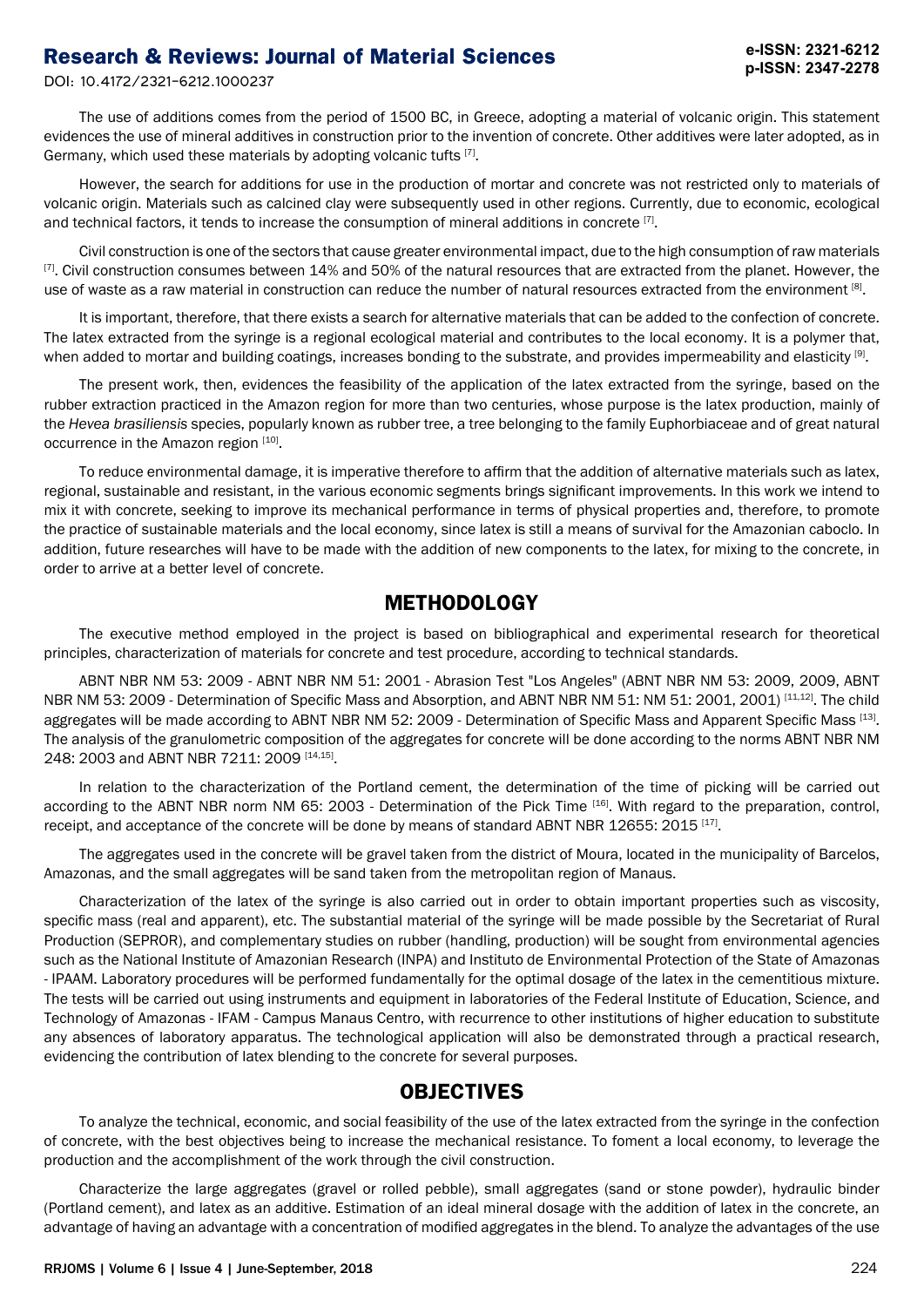# **Research & Reviews: Journal of Material Sciences**

DOI: 10.4172/2321-6212.1000237

of the latex additive in conventional casting, the influence of the material on the strength, impermeability, etc., of the concrete. Analyze regional material as alternative development bias for new studies to help society, improve structure, better concrete qualities.

# **CONCLUSION**

The proposal can be used for the production of concrete artifacts. The project can become a vector of regional socioeconomic development. The project inserts the natural rubber, once great economic vector of the Amazon in the nineteenth century, in the local economy, benefiting the small Amazonian producer. The project enables the participation of alternative materials in civil construction as well as sustainable and regional practices. The project begs the participation of the community in the construction of alternative concrete in civil construction. The project aims to seek new means of research with the addition of new materials for better results.

The performance of the mortar coatings is related, among other properties, to the adhesion and its durability. Thus, regardless of mortar proportions and the quality of the materials employed, it is essential that there is adhesion conditions of the base coat [18].

Before the tests, it is expected to observe improvement in the compressive strength, improvement in the workability of the materials, in terms of consistency and adhesion.

The knowledge and evaluation of the physical-mechanical properties of latex in the fresh and hardened state are fundamental but not sufficient to ensure maximum adhesion values between the surfaces, information on the characteristics and properties of the aggregates.

Highly crystalline ZnO nanoparticles were synthesized by co-precipitation method. In this work, attempts were made to tune the size of ZnO nanoparticles by controlling the growth parameters such as the concentration of doped nitrogen. The XRD analysis of the samples confirmed its hexagonal wurtzite phase. FE-SEM micrographs showed the morphology of nanoparticles as quasi-spherical with the concentration increase in the doped nitrogen decrease in the size is observed. The size of ZnO Undoped and Doped nanoparticles analyzed by Dynamic light scattering (DLS) is found to be in the range of 50-300 nm. Due to quantum confinement, blue shift is observed in bulk UV-Vis spectra studies is observed at 374.5 nm optical energy gap determined by applying Tauc's equation is approximately equal to 3.31 eV. FTIR spectroscopy shows an increased carboxylate and hydroxyl concentration in samples of smaller size, indicating that they are probably near-surface impurities. It is believed that these surface carboxylate and hydroxyl impurities serve as primary non-radiative recombination centers during the relaxation processes.

### **REFERENCES**

- 1. Evangelista, et al. Study of alternative materials for the production of concrete and mortars. ICTR Institute for Science and Technology in Waste and Sustainable Development. 2004.
- 2. Associação Brasileira de Normas Técnicas NBR 6118-2014. Project of Concrete Structures Procedures. 2018.
- 3. Lorena, Suzana. Látex. InfoEscola. 2018.
- 4. Portal São Francisco. History of Rubber 2018.
- 5. Borja and Apud KE, Effect of the Addition of Expanded Clay and Mineral Additions in the Formulation of Lightweight Structures. Federal University of Rio Grande do Norte, Technology Center. Graduate Program in Mechanical Engineering. Natal, Rio Grande do Norte. 2011.
- 6. Borja E, Effect of the Addition of Expanded Clay and Mineral Additions in the Formulation of Lightweight Structures. Federal University of Rio Grande do Norte, Technology Center. Graduate Program in Mechanical Engineering. Natal. Rio Grande do Norte, 2011.
- 7. Souza P, Verification of the Influence of the Use of Metacaulim of High Reactivity on the Mechanical Properties of High Resistance Concrete. Federal University of Rio Grande do Sul Porto Alegre, Rio Grande do Sul. 2003.
- 8. Souza, Apud SP. Verification of the Influence of the Use of Metacaulim of High Reactivity on the Mechanical Properties of High Resistance Concrete. Federal University of Rio Grande do Sul Porto Alegre, Rio Grande do Sul. 2003.
- 9. ISOMAT, Companhia. Concrete and Mortar Additives. 2017.
- 10. Gama, et al. Production Potential of Jamarquá State of Pará. Advances in Forestry Science. 2017.
- 11. NBR NM Determination of Specific Mass and Absorption.2017;53.
- 12. NBR NM Abrasion Test "Los Angeles".2017;51.
- 13. NBR NM Determination of Specific Mass and Apparent Specific Mass. 2017;52.
- 14. NBR NM Determination of granulometric composition. 2017;248.

#### RRJOMS | Volume 6 | Issue 4 | June-September, 2018 225